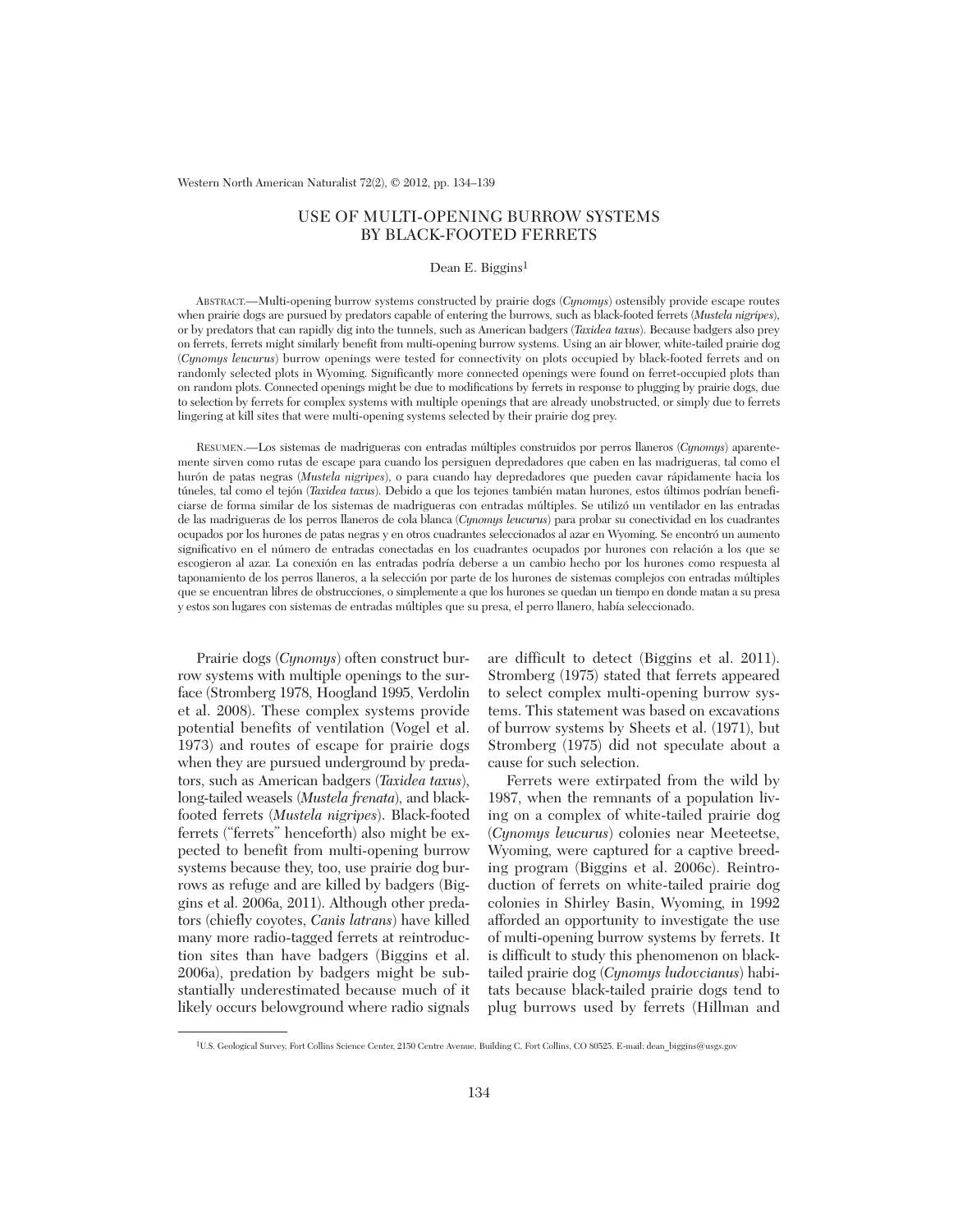Linder 1973, Biggins et al. 2012a) and tend to remain active throughout the year (Hoogland 1995).

To test the hypothesis that ferrets favor use of multi-opening burrow systems, counts of connected burrow openings were compared for plots centered on burrow openings used by ferrets and on randomly selected burrow openings on colonies. The study was conducted in October–November, after most white-tailed prairie dogs had entered hibernation; thus, observed burrow connectivity reflected connectivity as prairie dogs entered hibernation or reflected modification of burrow connectivity by ferrets via digging.

#### **METHODS**

Radio-tracking for a separate study documenting movements and survival of ferrets released into Shirley Basin (see detailed description and map of study site in Biggins et al. 1999) enabled immediate calculation of realtime ferret locations with program TRITEL (Biggins et al. 2006b). These locations were visited on the ground by use of handheld radio-tracking equipment to identify underground positions of radio-tagged ferrets, and locations were marked with pin flags for sampling of the burrow systems after departure of the ferrets.

In some cases, more than one burrow system occupied by an individual ferret was sampled. For a burrow to qualify for sampling, a ferret that was free-ranging for at least 3 days had to use the burrow system for at least one day. Some burrow systems were occupied for up to 3 days. Sampling was conducted during 29 October–17 November 1992 on burrows used by ferrets during 10 October–11 November 1992, after most white-tailed prairie dogs had entered hibernation. Few prairie dogs were observed during the study. On similar whitetailed prairie dog habitat, 80% of radio-monitored prairie dogs became inactive by 22 October, and 96% were inactive by 2 November (Biggins et al. 2012a). Lack of prairie dog activity was advantageous because prairie dogs tend to plug the openings of burrow systems occupied by ferrets (Biggins et al. 2012a). Thirteen ferret-occupied burrow openings were sampled for 7 different ferrets (all youngof-year: 4 females, 3 males). These openings were compared to 13 randomly selected burrow openings that were within 200 m of the ferret-occupied burrow and on the same colonies.

Smoke has been used to test connectivity of prairie dog burrows (e.g., Stromberg 1978) but was not used in this study due to the potential hazards to burrow occupants. Instead, a 37.7 cc gasoline-powered backpack air blower (Craftsman® Model 636796912) was used to pressurize the burrow systems, and feathers were used to detect air flow. The 5.1 cm (inside diameter) blower tube was inserted  $\sim$ 25 cm into the focal burrow opening closest to where a ferret had been located underground. The tube was first encircled in plastic bags near the distal end to hold it in place, and soil was packed (above the plastic bags) between the walls of the burrow and the tube to create a seal. A search was then conducted to find all other burrow openings within 17 m of the focal burrow opening. It was noted if any of these openings had excavations of soil with sign characteristic of ferret deposits (Clark et al. 1984) or if any openings were reamed to large diameters with soil deposits characteristic of badgers (Eldridge 2004). The 17-m radius resulted in a burrow-centered circular plot of 0.091 ha, a plot size that would have included  $>90\%$  of the connected burrows detected by Sheets (1970) in his study of prairie dog burrow systems. The blower was started and the burrow opening closest to the focal opening was checked for airflow by placing feathers 10 cm into it and watching for feather movement. Detection of feather movement was enhanced by working on days without wind. Feather movement was not subtle in most cases involving connectivity; there was usually sufficient air flow to blow the feathers back out of the opening into which they were placed. Openings were sequentially tested at increasing distances from the focal opening, and those with airflow were plugged with bags and soil to increase air flow to openings subsequently tested.

Distances between burrow openings connected by subsurface tunnels were recorded. These measurements underestimate lengths of connecting tunnels for 2 reasons. First, prairie dog burrow tunnels are 3-dimensional features that often follow circuitous routes in both vertical and lateral dimensions, descending at times to >2 m deep (Sheets et al. 1971). Second, distances were measured from each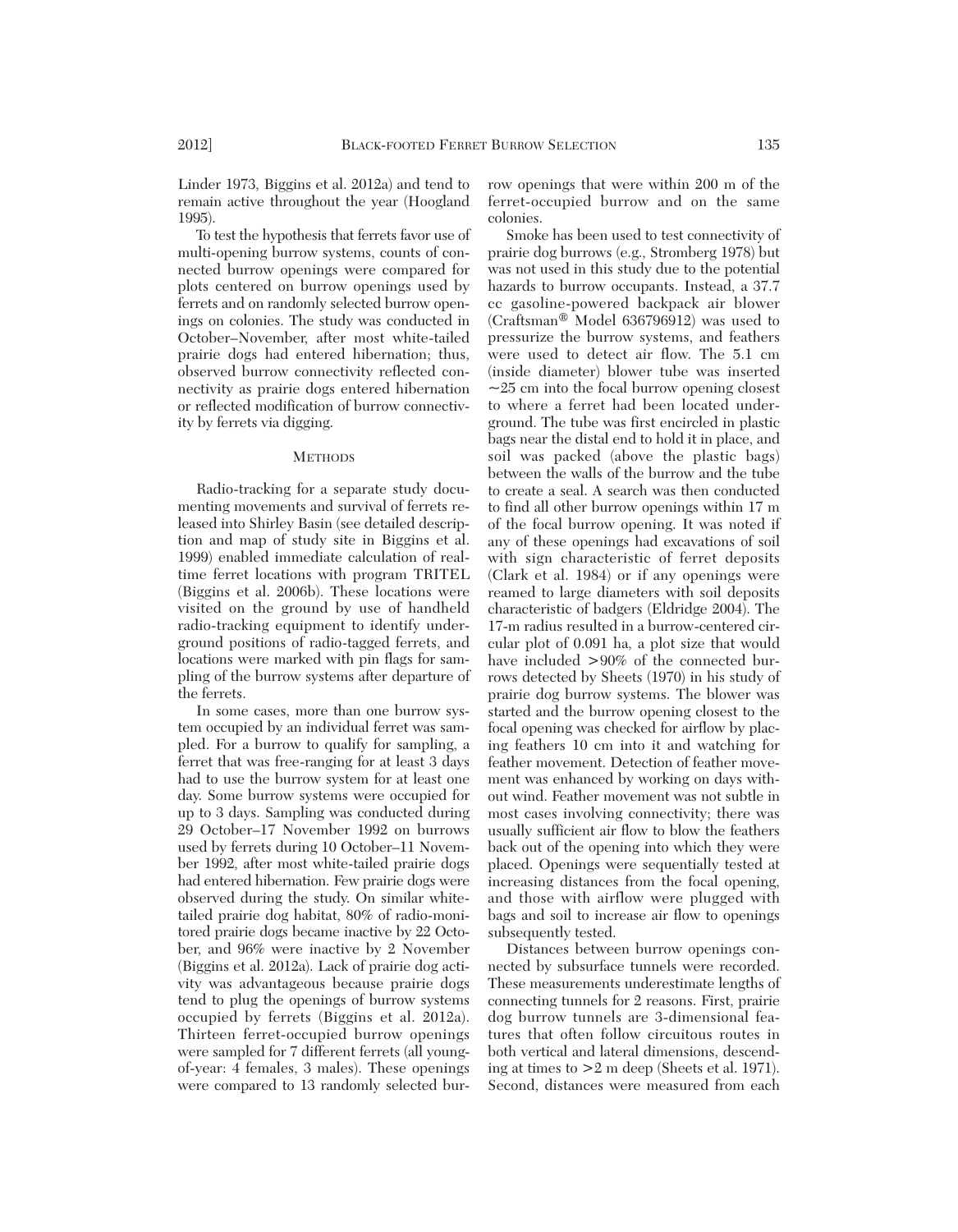

Fig. 1. Number of burrow openings connected by subsurface passages within 0.091-ha plots centered on burrows occupied by radio-tagged black-footed ferrets (*Mustela nigripes*) and randomly selected burrow openings on whitetailed prairie dog (*Cynomys leucurus*) colonies in Shirley Basin, Wyoming, October–November 1992.



Fig. 2. Distances between burrow openings connected by subsurface passages within 0.091-ha plots centered on burrows occupied by radio-tagged black-footed ferrets (*Mustela nigripes*) and randomly selected burrow openings on white-tailed prairie dog (*Cynomys leucurus*) colonies in Shirley Basin, Wyoming, October–November, 1992.

connected opening to the nearest opening that exhibited airflow. When >2 openings were connected, the actual routes of subsurface connection may not have been between nearestneighbor openings. Burrow openings were sketched and labeled with the distances separating them and with descriptive notes on connections and other features (e.g., evidence of

badger and ferret excavation, tracks). After sampling was completed, all bags and soil plugs were removed from the burrow openings. Using Mann–Whitney *U* tests, statistical comparisons among ferret-occupied plots and random plots were made of (1) numbers of connected burrow openings, (2) total numbers of burrow openings, and (3) distances between connected burrow openings.

# **RESULTS**

Radio-tagged ferrets that used the burrow systems in the sample had various types of prerelease experience (see Biggins et al. 1999), but only one had occupied prairie dog burrows (in a preconditioning pen) before release. The sampled burrow systems were used by ferrets that had been free-ranging for 3 to 38 days  $(\bar{x} = 11.86 \text{ days}, SD = 8.91)$ . Ferretoccupied burrow systems had 0–19 connected openings and random burrow systems had 0–9 connected openings, with distributions that resulted in a significant difference between their ranked values (Fig. 1; Mann–Whitney test:  $\chi^2_1 = 5.949, P = 0.015$ . The difference could not be explained by total numbers of burrow openings in plots, as these values were similar for ferret-occupied and random plots (Mann–Whitney test:  $\chi^2$ <sub>1</sub> = 0.259, *P* = 0.611); moreover, there was a trend for slightly lower density of openings in the ferret-occupied plots than in the random plots. The focal opening nearest the underground ferret location was connected to at least one additional opening on 11 of 13 occasions (84.6%), compared to 5 connections of 13 random openings tested (38.5%). Overall, these 0.091-ha plots had a mean density of 105.9 burrow openings per ha  $(SD = 43.8)$ , an estimate that is likely biased high because plots were centered on burrow openings. Mean distance between 83 connected burrow openings (*n* = 66 distances) was 3.5 m (range 0.5–14.5 m) and was similar for both ferret-occupied plots and random plots (Fig. 2; Mann–Whitney test:  $\chi^2$ <sub>1</sub> = 0.647,  $P = 0.421$ .

Three badger-reamed burrows were encountered in ferret-occupied plots and one in a random plot. Two ferret diggings were found in ferret-occupied plots compared to none in random plots. Both ferret diggings were at burrow openings that were not connected to other openings.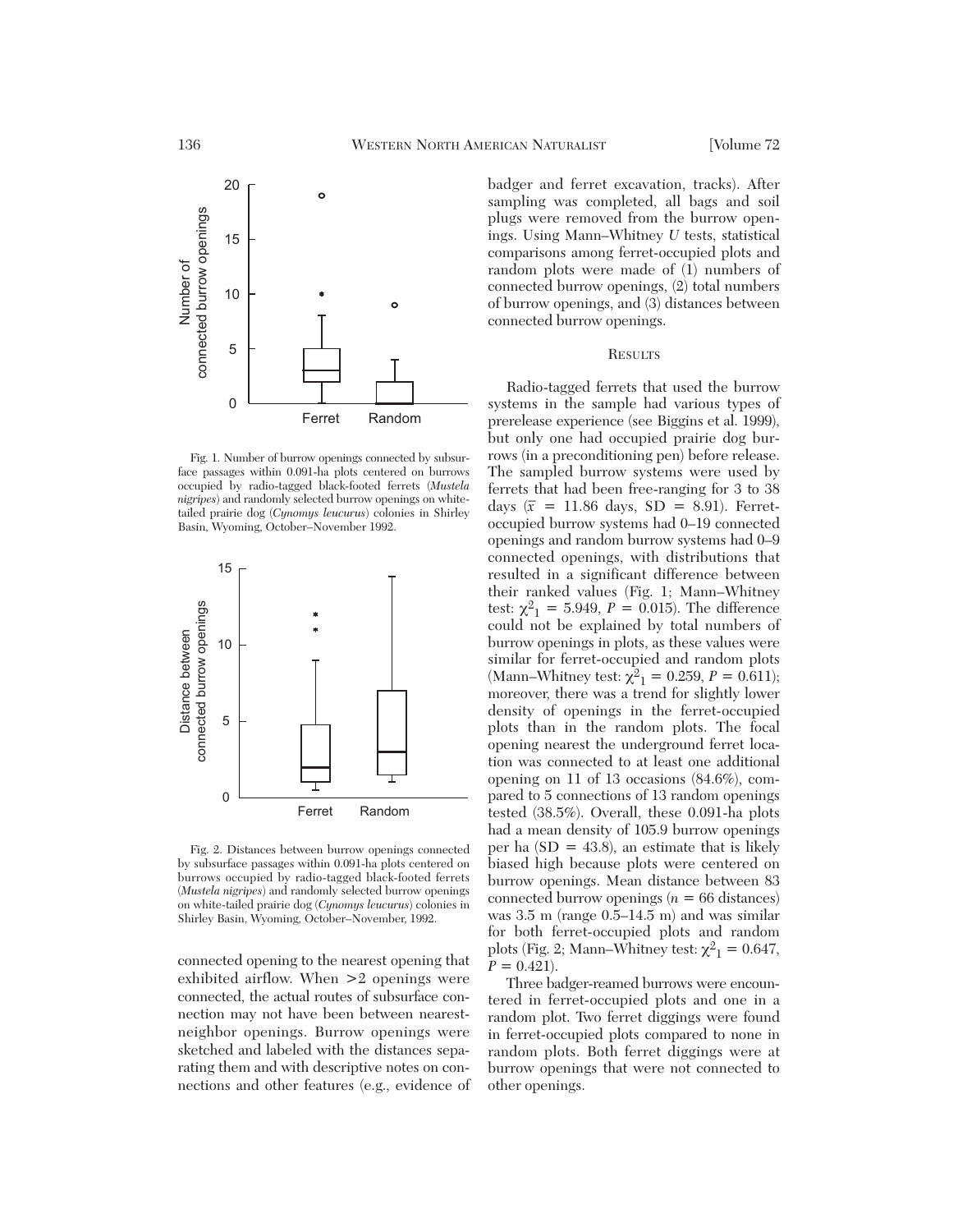## **DISCUSSION**

The hypothesis that ferrets would favor use of burrow systems with multiple openings was supported despite 3 phenomena that might have reduced the power to detect differences. First, these captive-born ferrets were naïve, and their experiences in captivity coupled with the stresses of transport, release, and sudden exposure to a novel environment might have deterred rapid expression of predisposed behaviors. Second, the few prairie dogs that might have remained active during the study could have plugged burrow systems occupied by ferrets. Third, some burrow openings randomly selected for sampling might have been used by ferrets. The relative frequency of connections for randomly selected burrow openings  $(34.5%)$  was much higher than that reported by Stromberg (1978) for white-tailed prairie dog burrow systems (2.1%) on a colony without ferrets, suggesting that ferrets might have modified burrows that were randomly selected on Shirley Basin colonies (e.g. via digging; Eads et al. 2012), or that the Stromberg smoke method was less sensitive than the leaf-blower method at detecting connections.

Estimates of overall density of burrow openings for the present study, although perhaps inflated by the burrow-centered plot technique, were within the range typical for white-tailed prairie dogs in Shirley Basin (Orabona-Cerovski 1991) and at other Wyoming sites (Menkens 1987); however, they were about 2 orders of magnitude greater than those reported by Stromberg (1978). The white-tailed prairie dog colonies studied by Stromberg (1978) and Menkens (1987) were in the same area (near Laramie, WY) and would not be expected to have such disparate attributes.

At least some of the winter excavation by ferrets is thought to be related to hunting of hibernating prairie dogs (Clark et al. 1984). Hibernating prairie dogs probably sequester themselves into hibernation chambers by plugging underground openings to these chambers, but we cannot be certain that main connecting tunnels are also plugged. Considering the large volume of soil excavated by ferrets (Clark 1989, Biggins et al. 2012a), however, some plugs on white-tailed prairie dog colonies might be rather long, suggesting plugging of main tunnels. In the present study, distances separating connected burrow openings were

similar for ferret-occupied plots and random plots, suggesting that ferrets were not selectively clearing plugs from short tunnels that connected multiple openings within a single mound. There were no large diggings present, however, implying that these ferrets were not excavating tunnels with long plugs.

Badgers have been observed to kill radiotagged ferrets (Biggins et al. 2006a, Biggins et al. 2011). Presence of badger diggings in ferret-occupied plots provides additional evidence of the hazards they pose to ferrets. Supplemental provisioning of experimentally released Siberian polecats (*Mustela eversmanii*) with dead prairie dogs appeared to attract badgers (Biggins 2000), and remains of prairie dogs killed by ferrets may be similarly attractive. Although there was more badger sign encountered in plots occupied by ferrets than in random plots, sample sizes in this study were too small to adequately assess attraction of badgers to ferrets or the ferrets' prey remains.

During winter, it would not seem adaptive for ferrets to linger in burrows from which they excavate hibernating prairie dogs, because those burrows likely do not have escape routes (due to plugs made by the prairie dogs). Nevertheless, ferret dens in winter have been associated with presence of ferret diggings (Richardson et al. 1987). Perhaps the risk to ferrets of occupying prairie dog hibernation burrows without multiple openings is reduced in midwinter due to inactivity of badgers during that season (Harlow 1981, Messick and Hornocker 1981), or perhaps some of the excavations by ferrets in winter are to modify den sites to create multiple escape routes rather than to excavate hibernating prairie dogs.

The proximate causes for multi-opening burrow systems occupied by ferrets in the present study are similarly unclear. The connected openings might be due to modifications by ferrets in response to plugging by prairie dogs (Eads et al. 2012, Biggins et al. 2012a) or due simply to selection by ferrets for complex systems with burrows that are already open; a combination of the 2 seems plausible. Also, ferrets might be associated with such systems because their prairie dog prey might prefer such systems (Biggins et al. 2012b) and the ferrets might remain with their kills. Regardless of proximate cause, it seems that availability of escape routes for ferrets pursued by badgers provides a selective advantage to ferrets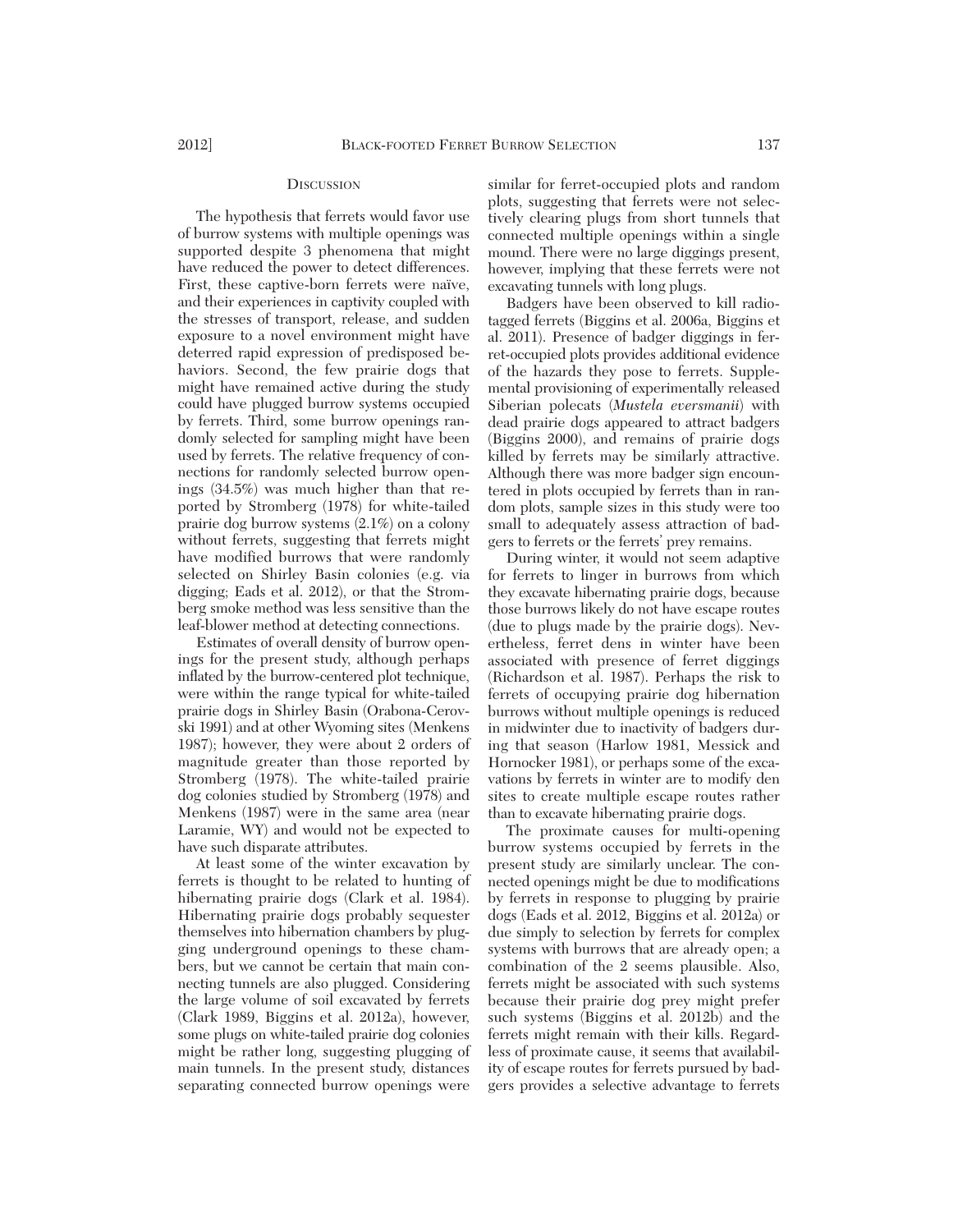that use burrow systems with connected openings.

## **ACKNOWLEDGMENTS**

Funding provided by the U.S. Fish and Wildlife Service was augmented by the Legacy Program of the Department of Defense, Wildlife Preservation Trust International, Chevron USA, and the National Fish and Wildlife Foundation. The Wyoming Game and Fish Department produced many of the ferrets released for this study, but ferret production at zoos is critical to the program; zoos participating in 1992 were located at Omaha, Nebraska; Louisville, Kentucky; Washington, D.C.; Colorado Springs, Colorado; Phoenix, Arizona; and Toronto, On tario. I appreciate the many in-kind contributions from other federal agencies, permission from landowners to access several private ranches, and the night-long vigils of the many technicians who radio-tracked ferrets. I thank S. Grassel, D. Roddy, P. Stevens, and D. Eads for helpful reviews of the manuscript. Any use of trade, product, or firm names is for descriptive purposes only and does not imply endorsement by the United States federal government.

#### LITERATURE CITED

- BIGGINS, D.E. 2000. Predation on black-footed ferrets (*Mustela nigripes*) and Siberian polecats (*M. eversmannii*): conservation and evolutionary implications. Doctoral dissertation, Colorado State University, Fort Collins, CO.
- BIGGINS, D.E., J.L. GODBEY, T.M. LIVIERI, M.R. MATCHETT, AND B. BIBLES. 2006a. Post-release movements and survival of adult and young black-footed ferrets. Pages 191–200 *in* J.E. Roelle, B.J. Miller, J.L. Godbey, and D.E. Biggins, editors, Recovery of the black-footed ferret—progress and continuing challenges. U.S. Geological Survey Scientific Investigations Report 2005-5293.
- BIGGINS, D.E., J.L. GODBEY, B.J. MILLER, AND L.R. HANE-BURY. 2006b. Radio-telemetry for black-footed ferret research and monitoring. Pages 175–189 *in* J.E. Roelle, B.J. Miller, J.L. Godbey, and D.E. Biggins, editors, Recovery of the black-footed ferret—progress and continuing challenges. U.S. Geological Survey Scientific Investigations Report 2005-5293.
- BIGGINS, D.E, L.R. HANEBURY, AND K.A. FAGERSTONE. 2012a. Digging behaviors of radio-tagged black-footed ferrets near Meeteetse, Wyoming, 1981–1984. Western North American Naturalist 72:148–157.
- BIGGINS, D.E., B.J. MILLER, T.W. CLARK, AND R.P. READING. 2006c. Restoration of an endangered species: the black-footed ferret. Pages 581–585 *in* M.A. Groom, G.K. Meffe, and C.R.Carroll, editors, Principles of conservation biology. 3rd edition. Sinauer Associates, Sunderland, MA.
- BIGGINS, D.E., B.J. MILLER, L.R. HANEBURY, AND RA. POW-ELL. 2011. Mortality of Siberian polecats and blackfooted ferrets released onto prairie dog colonies. Journal of Mammalogy 92:721–731.
- BIGGINS, D.E., S. RAMAKRISHNAN, A.R. GOLDBERG, AND D.A. EADS. 2012b. Black-footed ferrets and recreational shooting influence the attributes of blacktailed prairie dog burrows. Western North American Naturalist 72:158–171.
- BIGGINS, D.E., A. VARGAS, J.L. GODBEY, AND S.H. ANDERSON. 1999. Influence of prerelease experience on reintroduced black-footed ferrets (*Mustela nigripes*). Biological Conservation 89:121–129.
- CLARK, T.W. 1989. Conservation biology of the black-footed ferret *Mustela nigripes*. Wildlife Preservation Trust Special Scientific Report Number 3, EcoHealth Al liance, NY.
- CLARK, T.W., L. RICHARDSON, D. CASEY, T.M. CAMPBELL III, AND S.C. FORREST. 1984. Seasonality of black-footed ferret diggings and prairie dog burrow plugging. Journal of Wildlife Management 48:1441–1444.
- EADS, D.A., D.E. BIGGINS, D. MARSH, J.J. MILLSPAUGH, AND T.M. LIVIERI. 2012. Black-footed ferret digging activity in summer. Western North American Naturalist 72:140–147.
- ELDRIDGE, D.J. 2004. Mounds of the American badger (*Taxidea taxus*): significant features of North American shrub-steppe ecosystems. Journal of Mammalogy 85: 1060–1067.
- HARLOW, H.J. 1981. Metabolic adaptations to prolonged food deprivation by the American badger, *Taxidea taxus*. Physiological Zoology 54:276–284.
- HILLMAN, C.N., AND R.L. LINDER. 1973. The black-footed ferret. Pages 10–20 *in* R.L. Linder and C.N. Hillman, editors, Proceedings of the Black-footed Ferret and Prairie Dog Workshop. South Dakota State University, Brookings, SD.
- HOOGLAND, J.L. 1995. The black-tailed prairie dog: social life of a burrowing mammal. Chicago University Press, Chicago, IL.
- MENKENS, G. 1987. Temporal and spatial variation in whitetailed prairie dog (*Cynomys leucurus*) populations and life histories in Wyoming. Doctoral dissertation, University of Wyoming, Laramie, WY.
- MESSICK, J.P., AND M.G. HORNOCKER. 1981. Ecology of the badger in southwestern Idaho. Wildlife Monographs 76:1–53.
- ORABONA-CEROVSKI, A. 1991. Habitat characteristics, population dynamics, and behavioral interactions of whitetailed prairie dogs in Shirley Basin, Wyoming. Master's thesis, University of Wyoming, Laramie, WY.
- RICHARDSON, L., T.W. CLARK, S.C. FORREST, AND T.M. CAMP-BELL. 1987. Winter ecology of the black-footed ferret at Meeteetse, Wyoming. American Midland Naturalist 117:225–239.
- SHEETS, R.G. 1970. Ecology of the black-footed ferret and the black-tailed prairie dog. Master's thesis, South Dakota State University, Brookings, SD.
- SHEETS, R.G., R.L. LINDER, AND R.B. DAHLGREN. 1971. Burrow systems of prairie dogs in South Dakota. Journal of Mammalogy 52:451–453.
- STROMBERG, M.R. 1975. Habitat relationships of the black-tailed prairie dog (*Cynomys ludovicianus*): vegetation, soils, comparative burrow structure and spatial patterns. Master's thesis, University of Wisconsin, Madison, WI.